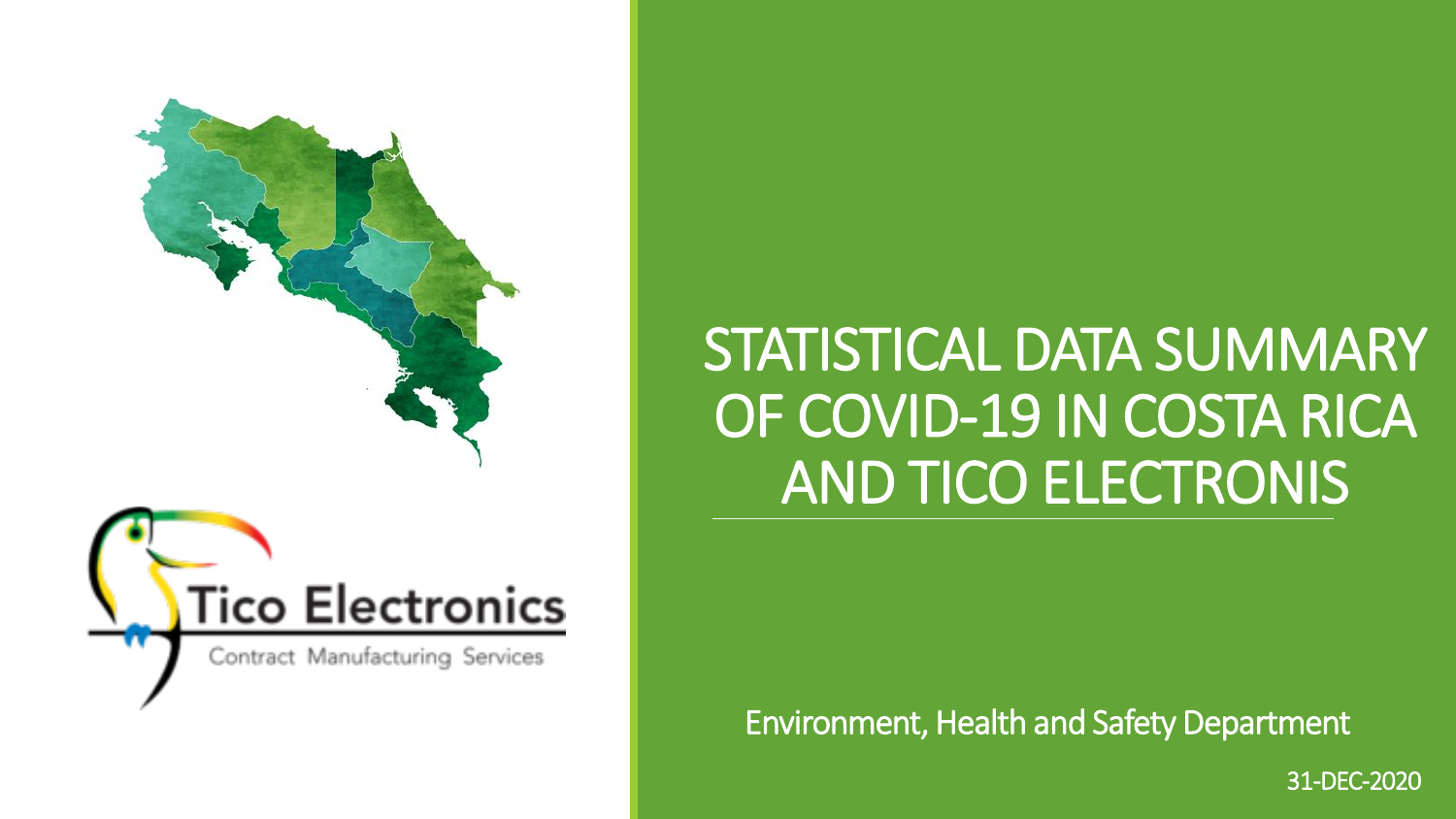#### **COVID-19 cases´s histogram according to condition**

The histogram to the right shows the POSITIVE CASES IN COSTA RICA

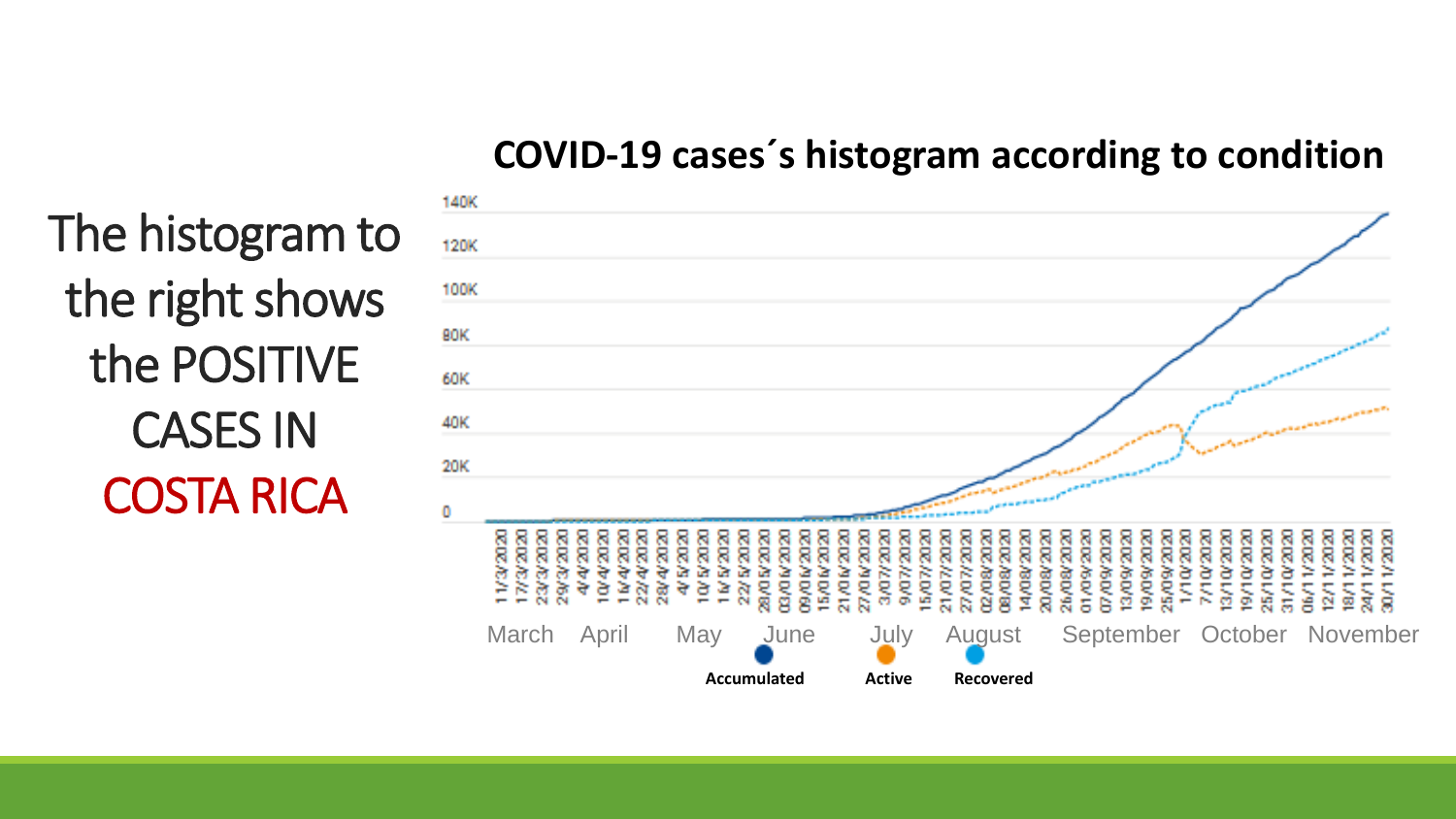#### **COVID-19 cases by province of residence and condition**



The Alajuela province of where Tico is located ranks second nationally with the highest number of COVID-19 cases.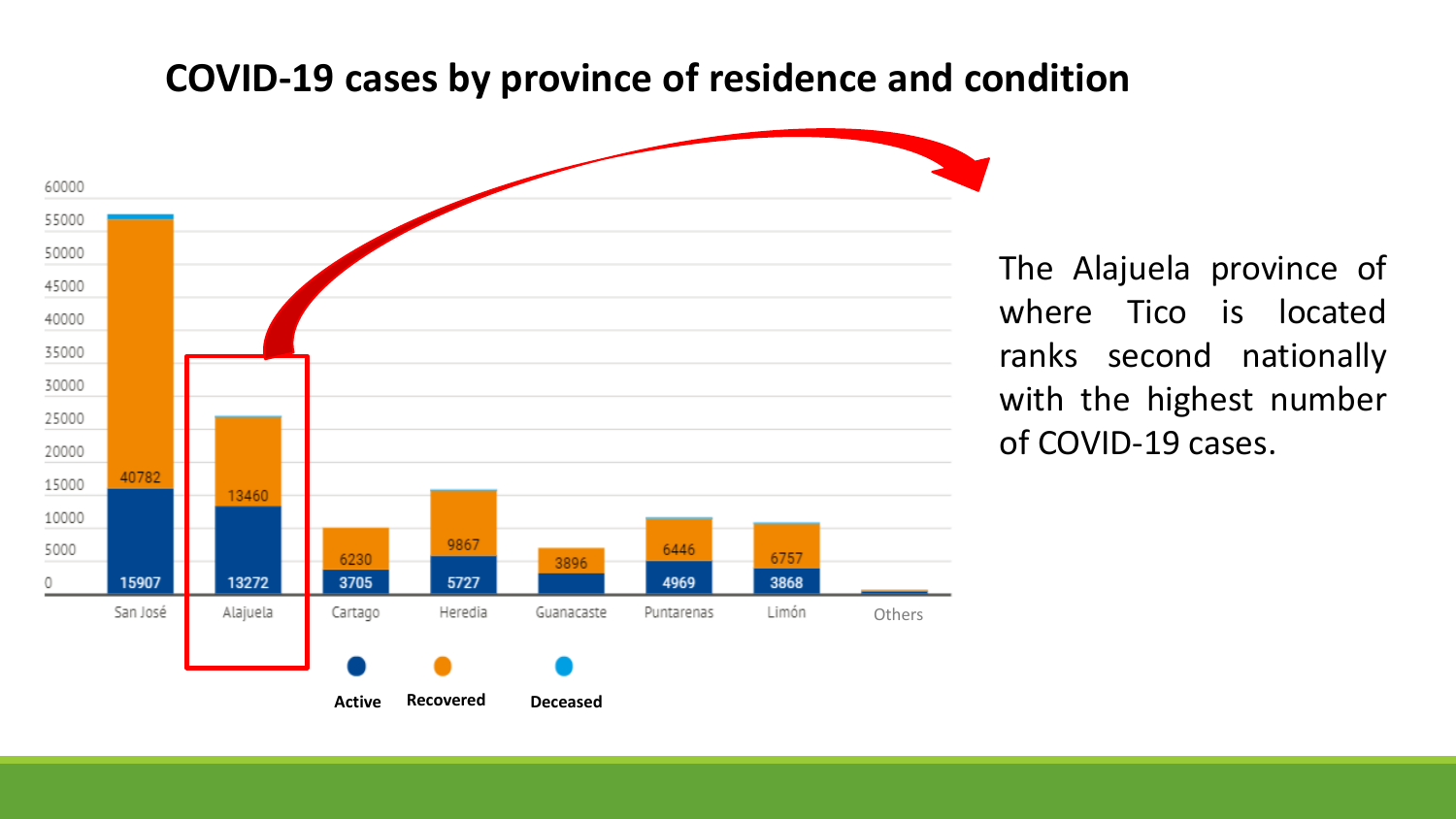### **COVID-19 cases´s histogram according to condition**

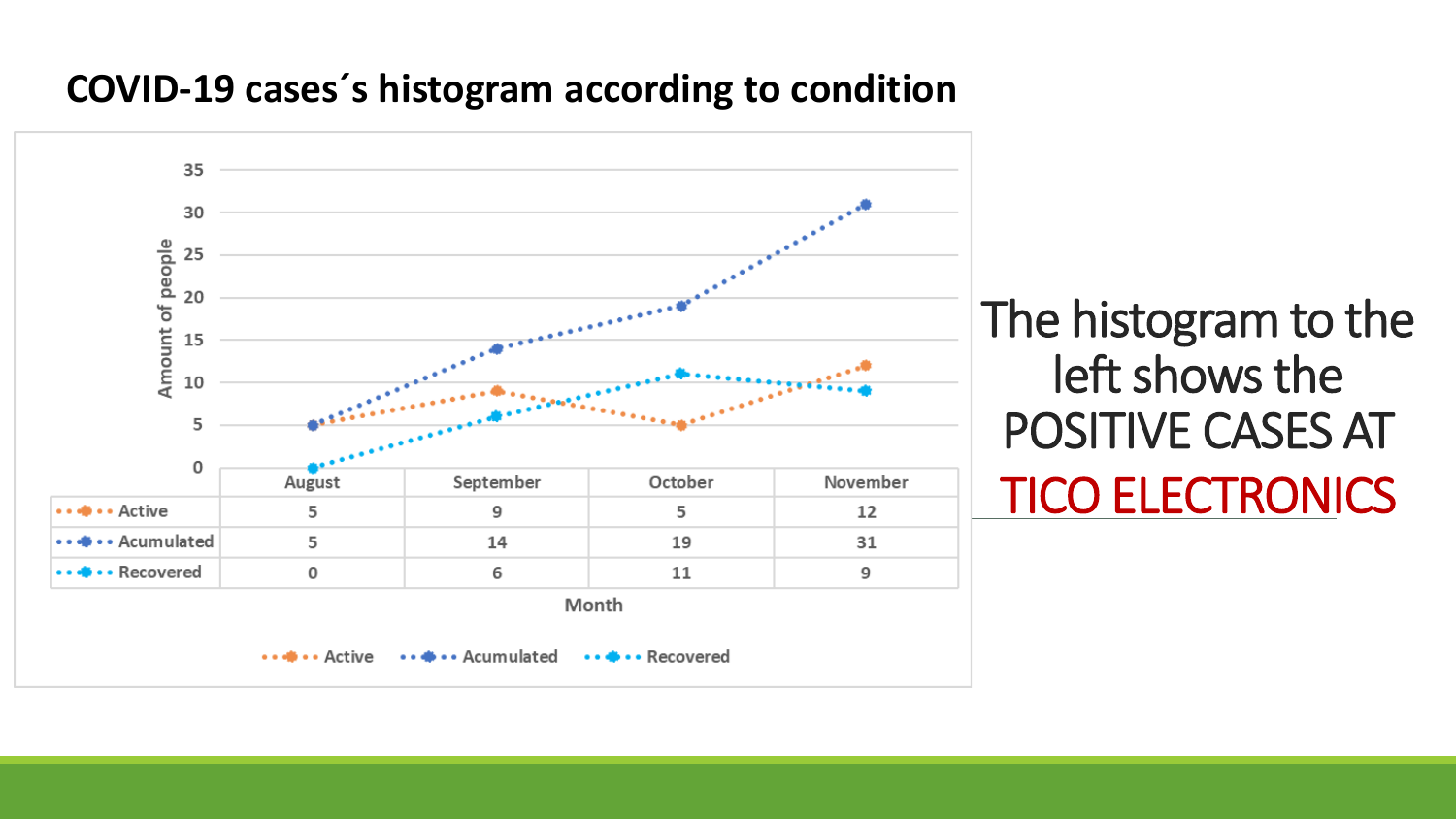## **Representation percentages of confirmed cases with COVID-19 at Tico Electronics**



It is important to mention that all the cases that have been confirmed, none have been confirmed as occupational contagion, because all the cases are due to infections outside of work.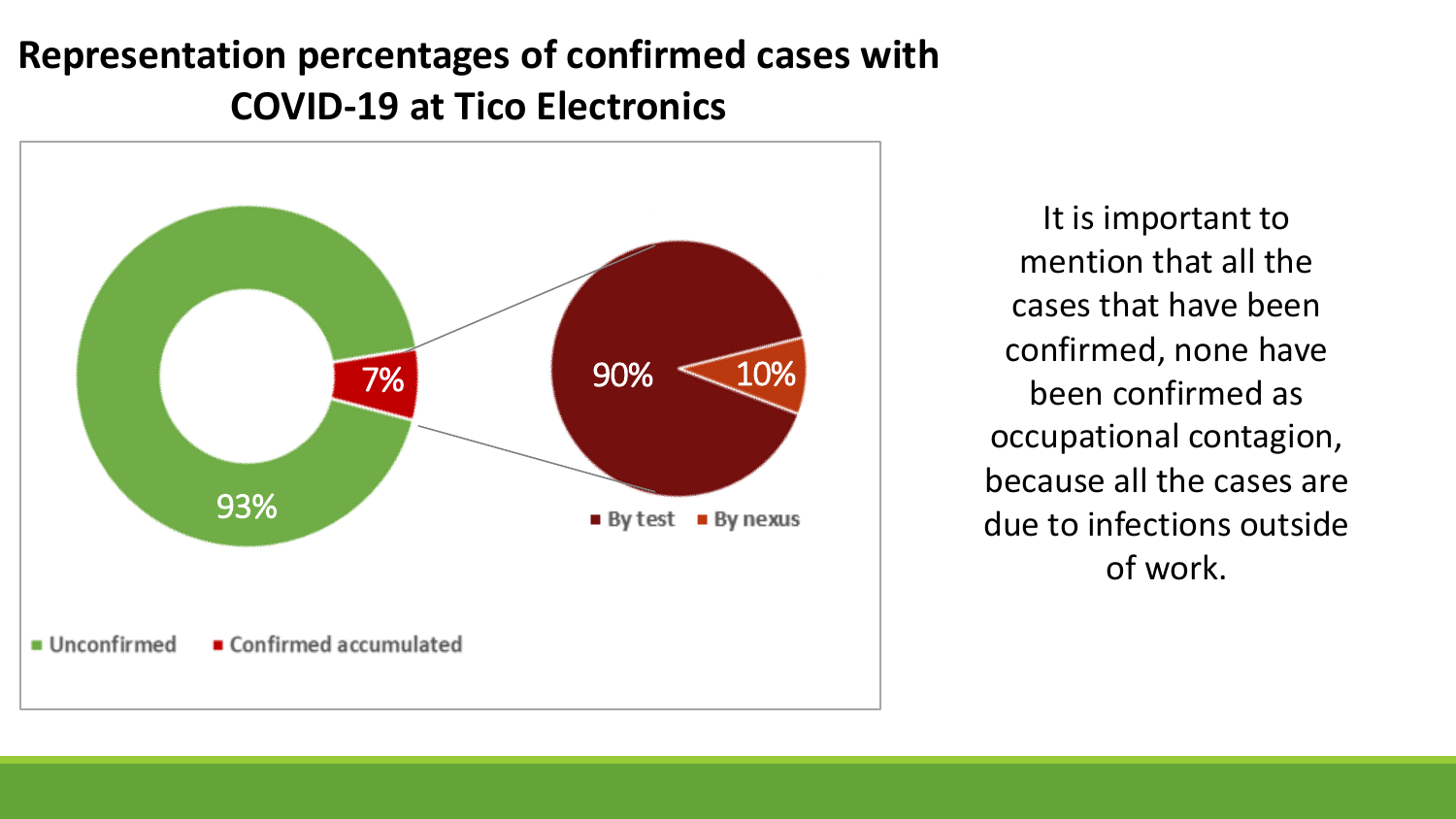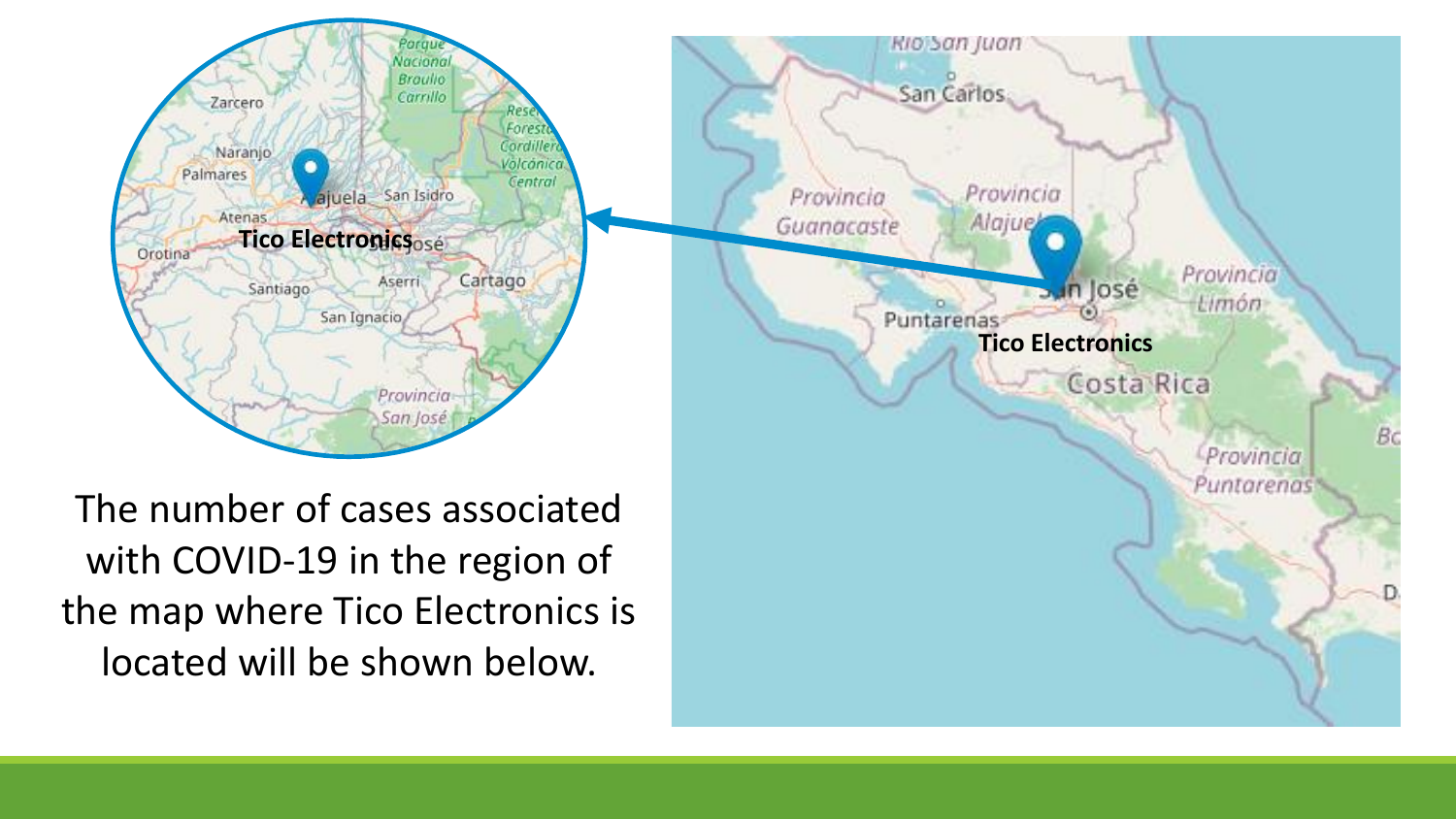

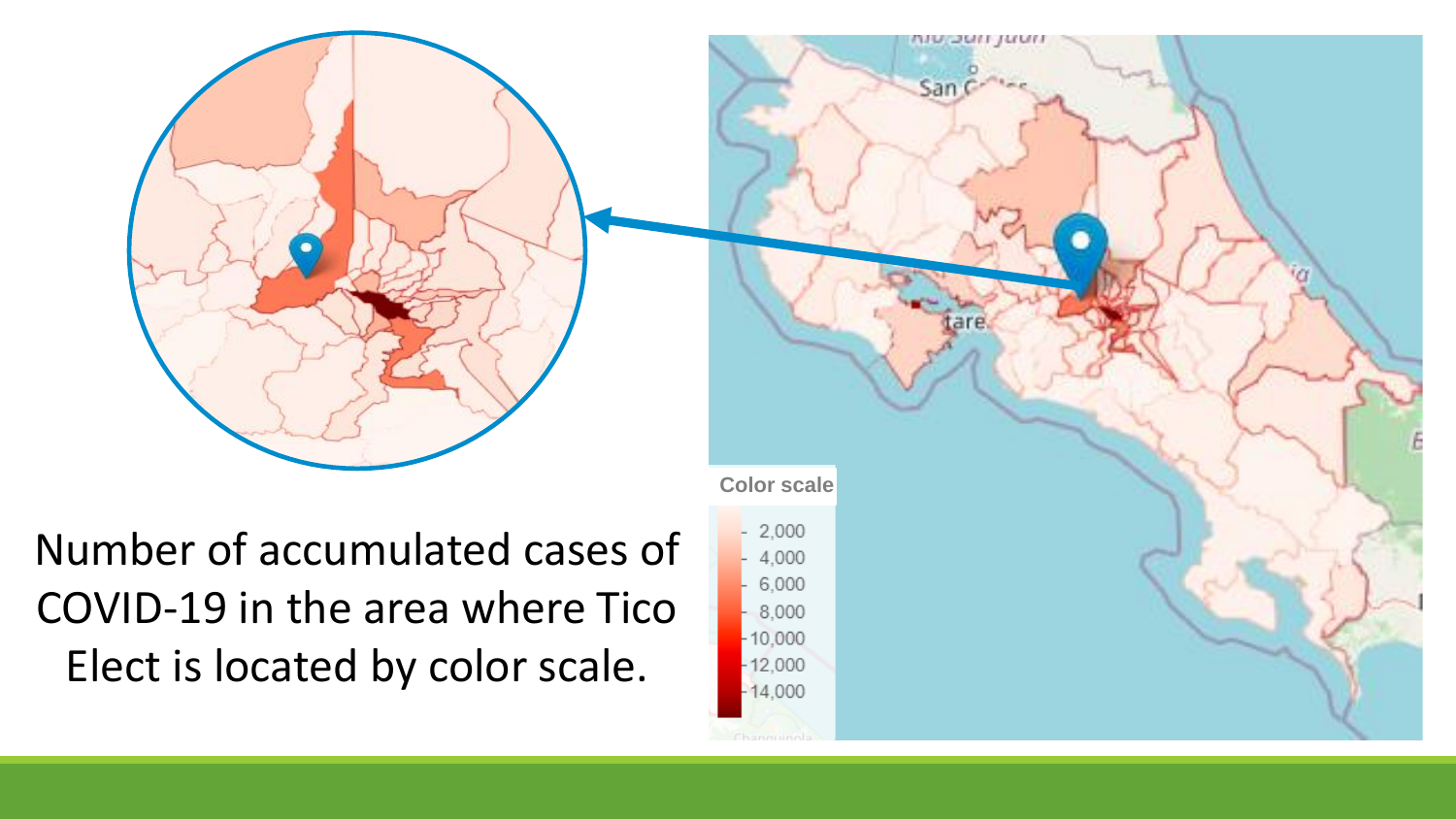Number of active cases of COVID-19 in the area where Tico Elect is located by color scale.

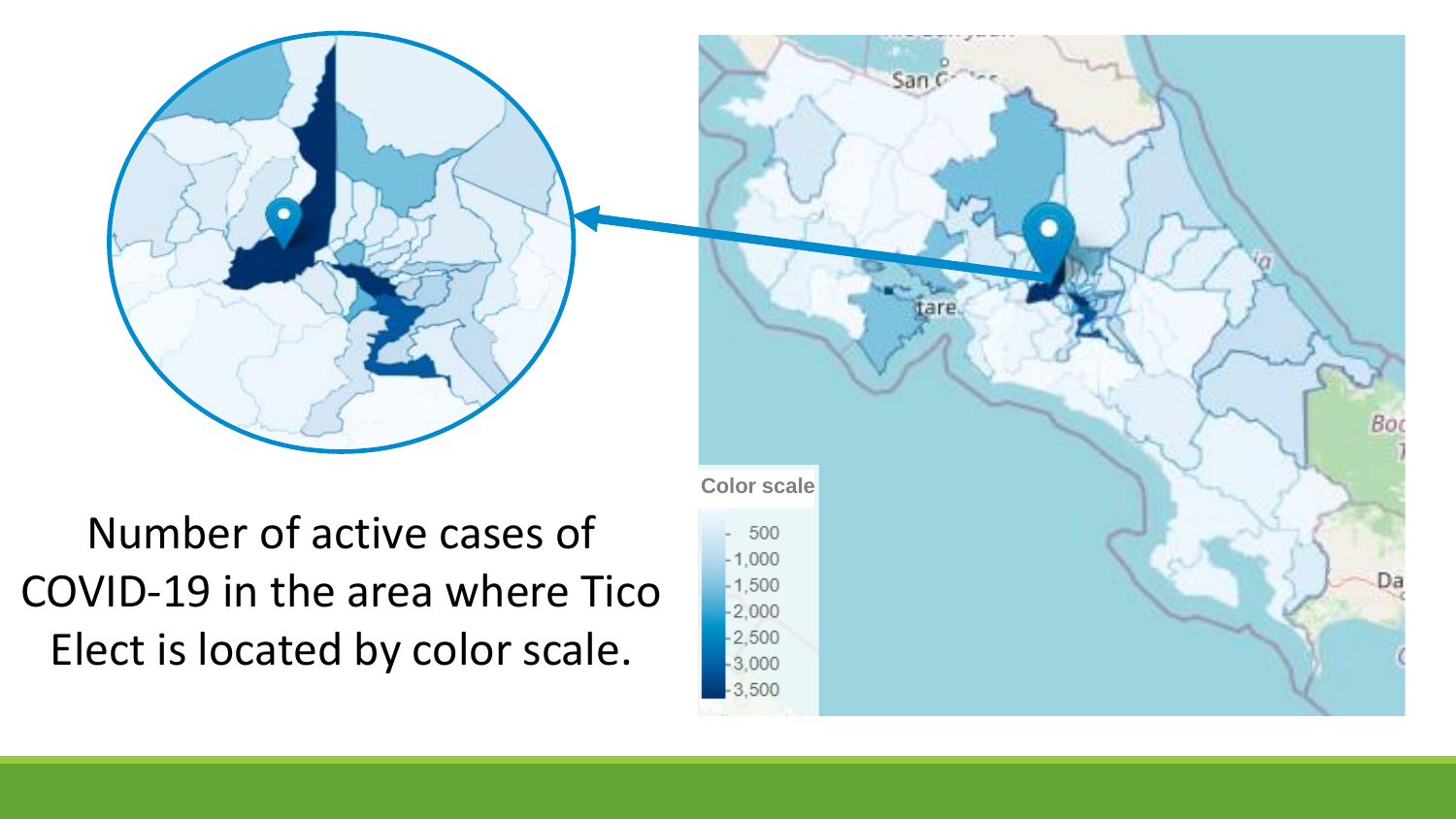

4.000 6,000 8,000 10.000 12.000

Number of recovered cases of COVID-19 in the area where Tico Elect is located by color scale.